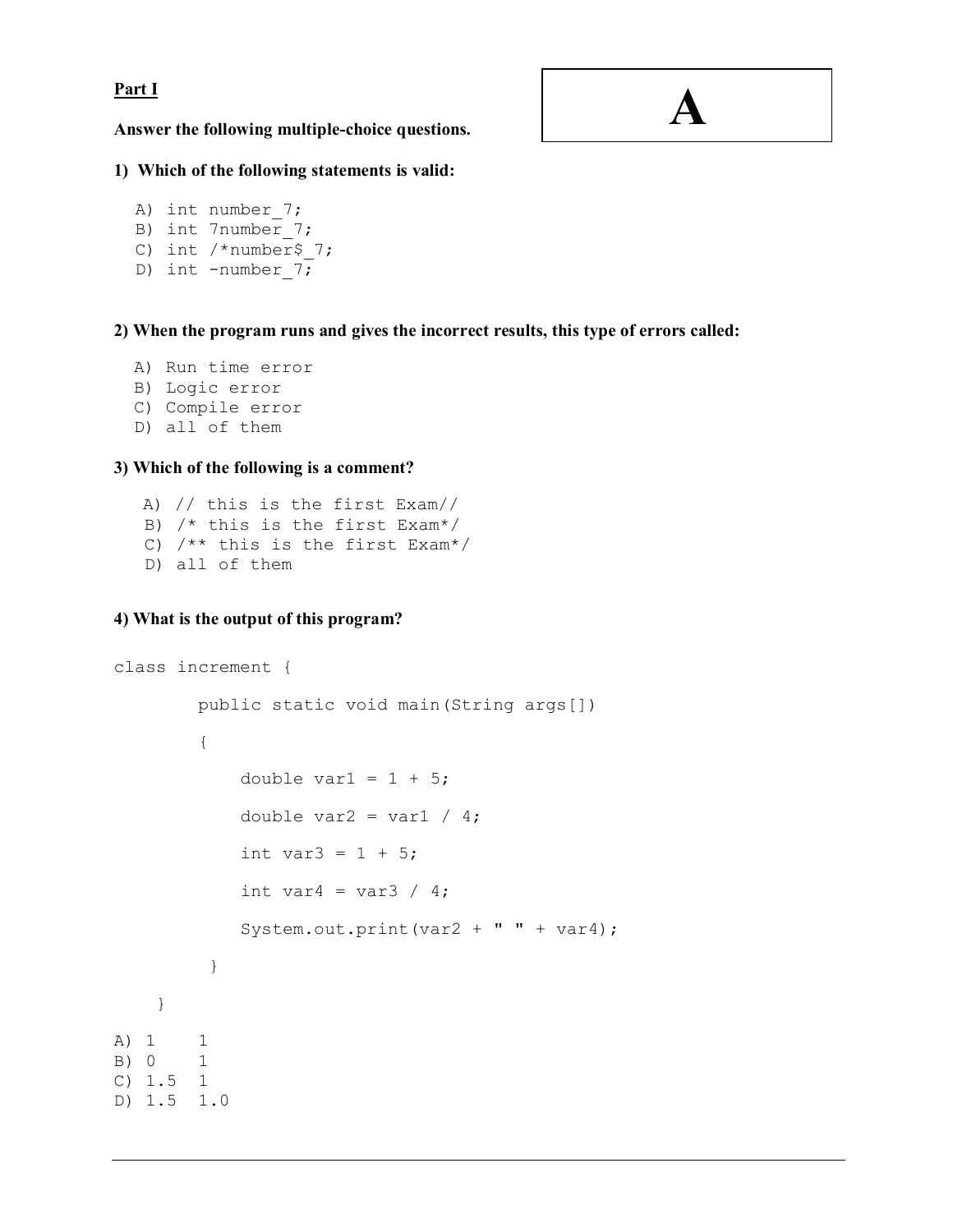#### **5) What is the output of this program?**

```
 class Output { 
           public static void main(String args[]) 
  \{ int x , y; 
               x = 10;
               x++;--x;y = x++;System.out.println(x + " " + y);
   } 
       } 
A) 11 11 
B) 10 10 
C) 11 10 
D) 10 11
```
# **6) What is the result of compiling and running this program?**

```
public class test { 
      public static void main(String args[]) { 
          int i, j; 
         int k = 0;
         j = 2;k = j = i = 1; System.out.println(k); 
      } 
     } 
A) The program does not compile because of the statement k=j=i=1;
B) The program compiles and runs printing 0. 
C) The program compiles and runs printing 1. 
D) The program compiles and runs printing 2.
```
**7) The following code is illegal.** 

double  $d = 187.2$ ; int  $i = d$ ;

**Rewrite the code using an integer cast in the last line so as to make it legal.** 

A) int  $j = (int) d;$ B) int  $j = (int) d;$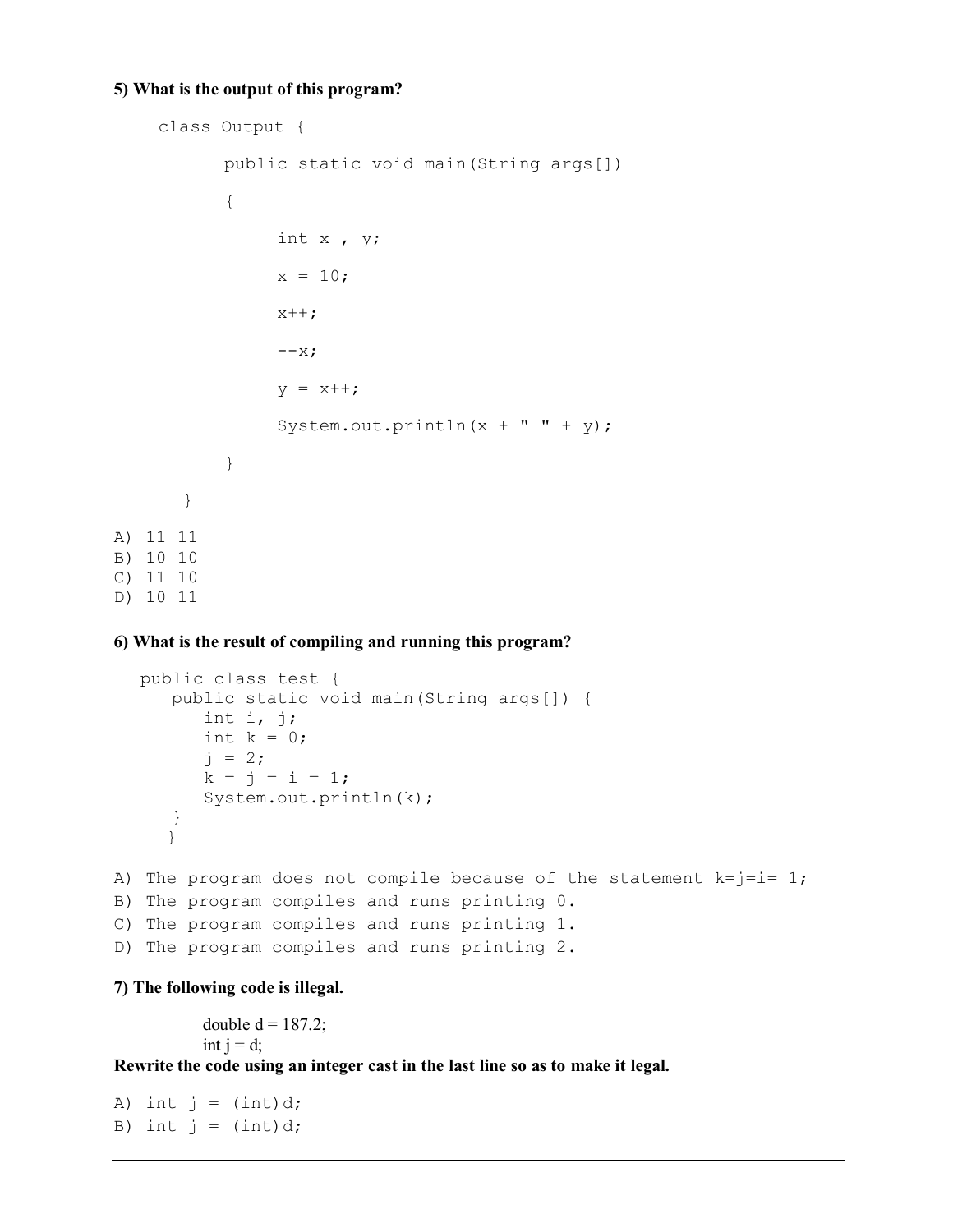C) int  $j = int (d)$ ; D) int  $j = int d$ ;

**8) Suppose a Scanner object, kbReader, has already been created. Which line of code uses kbReader to input a number with "decimal places" from the keyboard and store the result in the variable, frac**

A) double frac = kbReader.nextDbl( ); B) double frac = kbReader.nextDouble(); C) double frac = kbReader.next(); D) double frac = kbReader.nextInt();

**9) Which of the following results is correct when evaluating 0%3?** 

A) Run time error B) 0 C) 1 D) 3

#### **10) Consider the following program:**

```
import myLibrary.*; 
public class ShowSomeClass 
{ 
// code for the class... 
}
```
**What is the name of the java file containing this program?** 

- A) myLibrary.java
- B) ShowSomeClass.java
- C) ShowSomeClass
- D) ShowSomeClass.class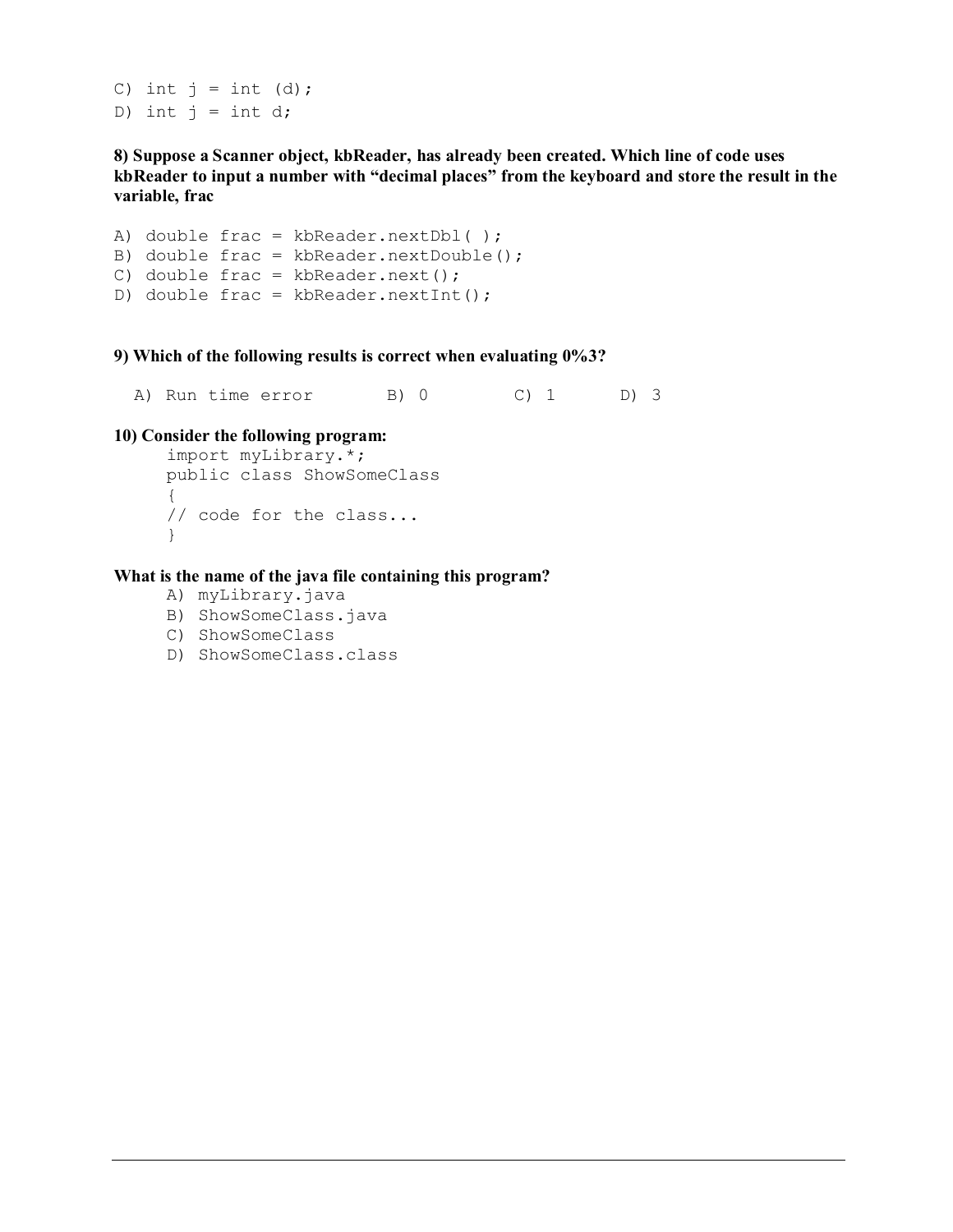## **Part II Answer the following questions**

#### **1) What is the output of the following lines of code:**

```
System.out.println(1+1+1+"7"+1+1+1); 
…………………………………………………………………………………………….. 
System.out.println((1+1+1)+"7"+1+1+1); 
…………………………………………………………………………………………….. 
System.out.println(1+1+1+"7"+(1+1+1)); 
……………………………………………………………………………………………..
```
# **2) Identify and fix the errors in the following code (rewrite it a correct form):**

```
Public class Equation 
       { 
         public void static main(String []args)
           { 
        int x=5.5; 
       double y=x*x 
   System.out.println("X= " + x + "Y = " y);
    } 
…………………………………………………………………………………………………………………………………
………..…………………………………………………………………………………………………………………………
…………………………………………………………………………………………………………………………………
…………………………………………………………………………………………………………………………………
…………………………………………………………………………………………………………………………………
…………………………………………………………………………………………………………………………………
…………………………………………………………………………………………………………………………………
```
## **3) What is the output of this program?**

```
 class Output { 
       public static void main(String args[]) 
\{int a = 1;
           int b = 2;
            int c , d; 
           c = ++b;d = a++;c++;b++;++a;System.out.println(a + " " + b + "\n\times" + c);
 } 
    } 
………………………………………………………………………………………………………………………………
…………..…………………………………………………………………………………………………………………..
      ………………………………………………………………………………………………………………………………
…………..…………………………………………………………………………………………………………………..
```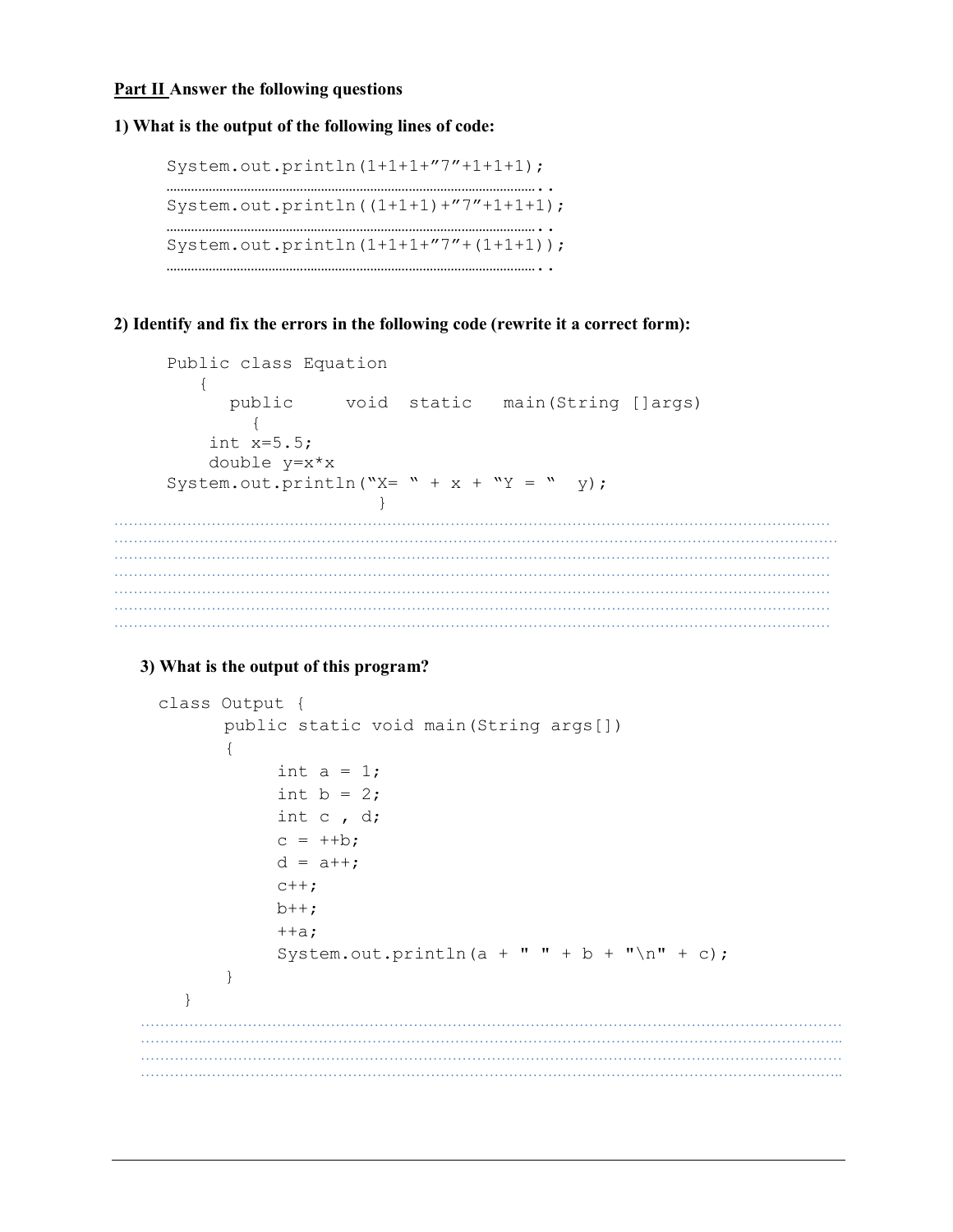**4) What will be the value of the integer variable 'ans' after executing each of the following expressions independently?**

(a) ans =  $9 / 4 + 2 * 3 / 2 - 5 * 2$ ; ans = (b) ans = 2 / 3 \* 3 + 6 \* 8 % 3 \* 4; ans =

**5) The following program has some errors. Rewrite the program with no errors such that the output must be 8.0 without changing any literal.** 

```
Public Class ShowErrors 
{ 
    Public static void Main(String[] args) { 
     int y = 1.5, int x = y + 2;
     System.out.print(y+ x + 3.5);
} 
………………………………………………………………………………………………………………………………………………… 
………………………………………………………………………………………………………………………………………………… 
      ………………………………………………………………………………………………………………………………………………… 
  ………………………………………………………………………………………………………………………………………………… 
     ………………………………………………………………………………………………………………………………………………… 
…………………………………………………………………………………………………………………………………………………
```
#### **Part III**

**A.** Write an **algorithm** and draw a **flowchart** for the following problem.

A **program** to **read** student **name**, **ID** and **three exams mark (First\_exam, Second\_exam and Third exam)**. It then prints the student details (name and ID) and the total mark. Be sure to include plenty of **documentation**!

NOTE:

Total mark = Midterm exam + (Third\_exam)/2.

Midterm exam =  $20\%$  of First\_exam + 30% of Second\_exam.

All exams are out of 100.